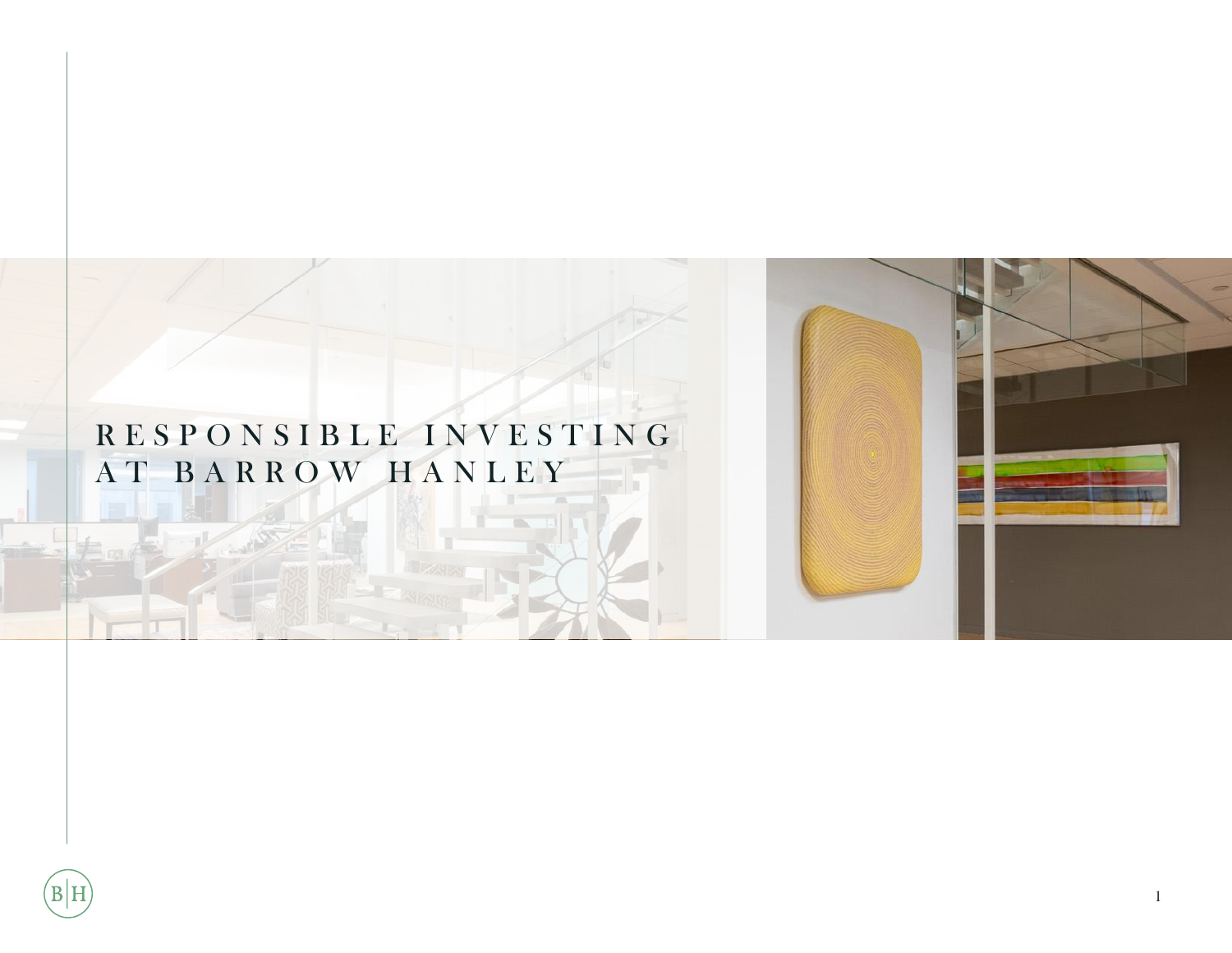## BH MILESTONES TOWARD RESPONSIBLE INVESTING

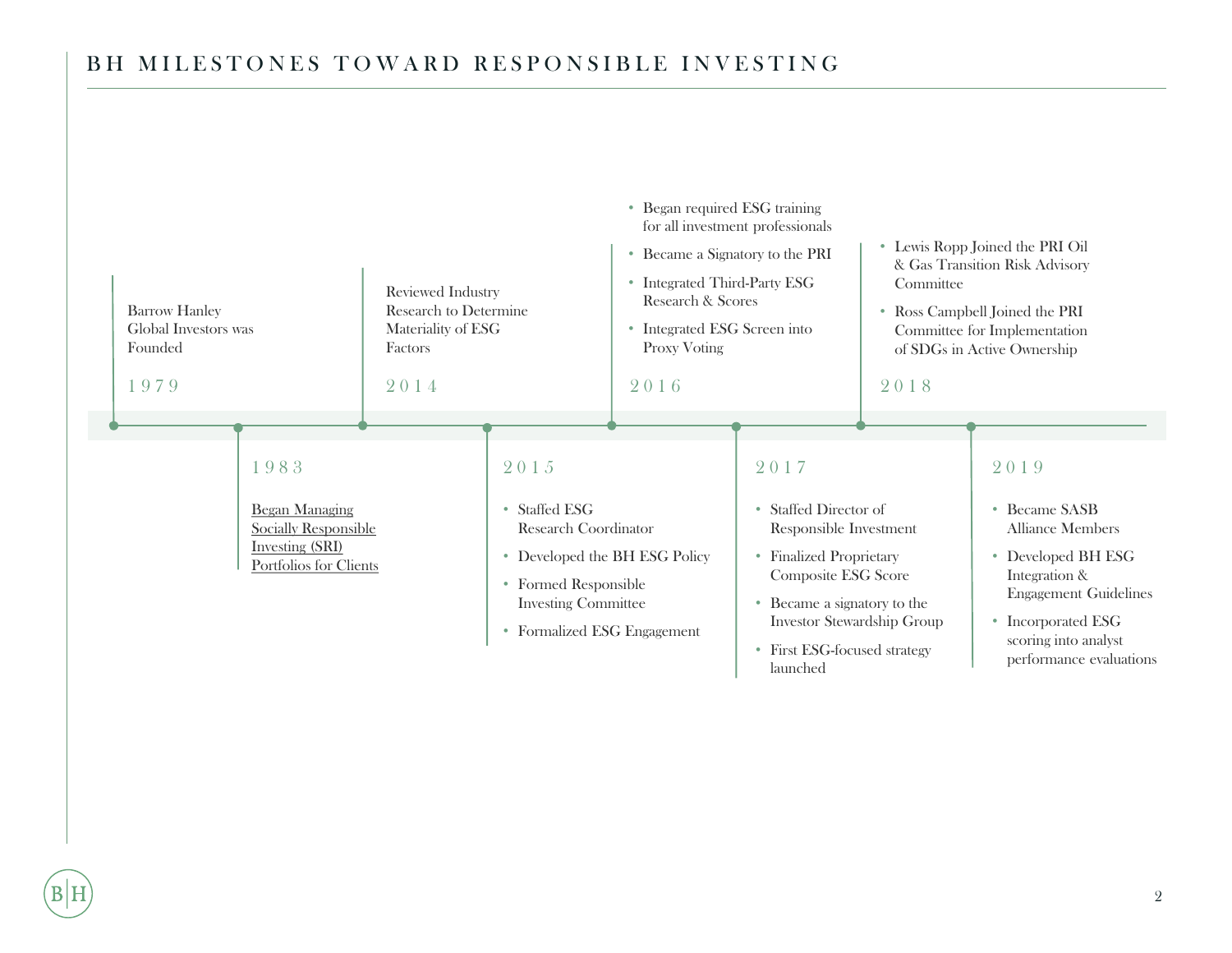## FULL INTEGRATION OF ESG INTO SECURITY ANALYSIS

Internal scores and third-party data are combined to create our proprietary BH ESG Score

- Financial Materiality Assessment integrated into the Investment process
- Proprietary ESG composite scores utilize Barrow Hanley scores as well as MSCI, Sustainalytics & TruCost
- Disclosure scoring utilizes Barrow Hanley engagement, as well as Sustainability Accounting Standards Board (SASB)
- Materiality Matrix tool utilized by analysts
- ESG considerations aligned with proxy voting policy
- Established integration & engagement guidelines
- Active ownership to document ESG engagement

Signatory of:







### Proprietary ESG Scores

#### SELL-SIDE RESEARCH & T H I R D - P A R T Y E S G R E S E A R C H & S C O R I N G

### B H F U N D A M E N T A L R E S E A R C H & E S G S C O R I N G

### C O M P A N Y M E E T I N G S & E N G A G E M E N T

### BH COMPOSITE ESG SCORE

- 45% BH ESG Scoring
- 40% Third-Party ESG Scoring
- 15% Disclosure Scoring

Our active engagement creates opportunity for re-rating momentum

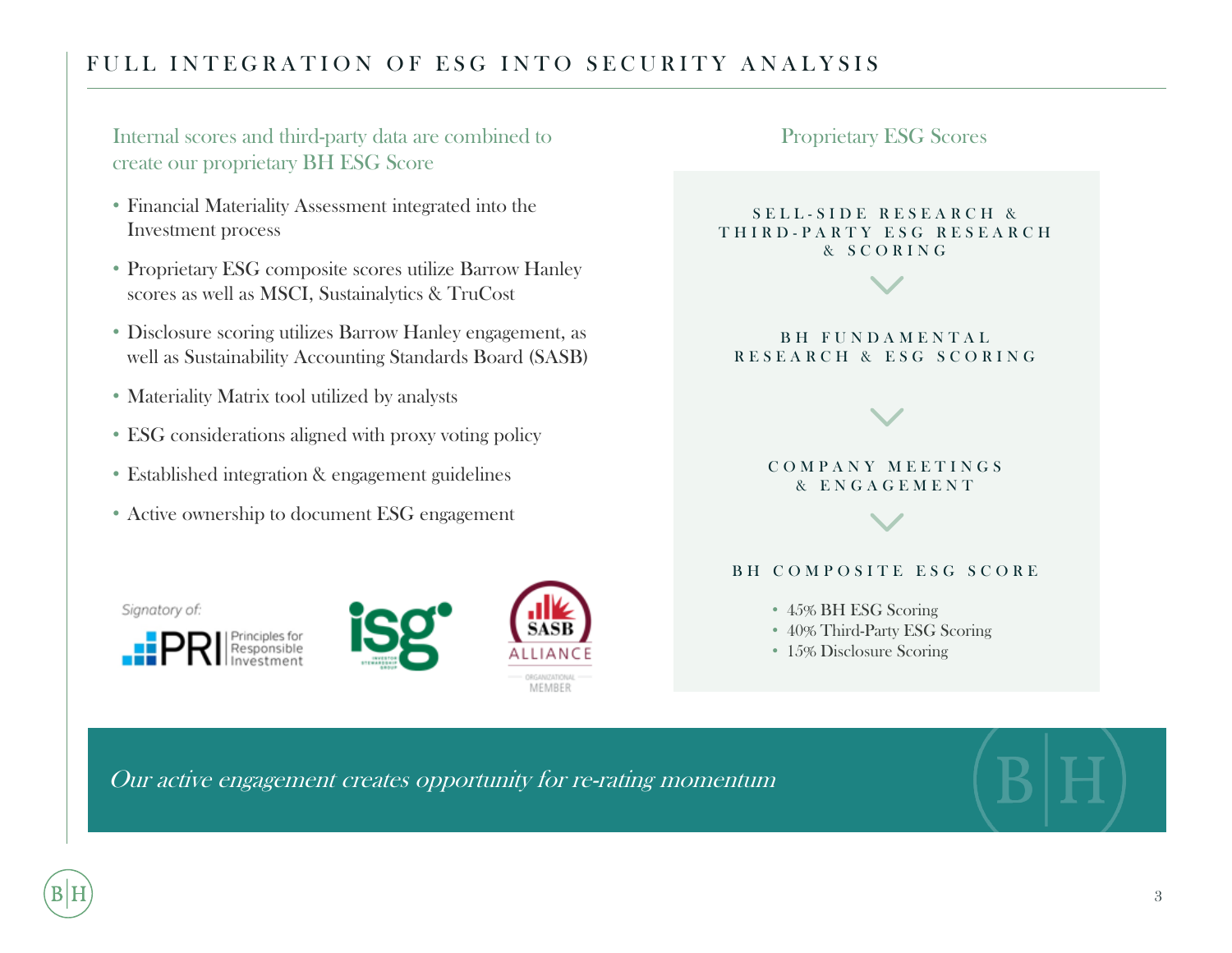## BH 2021 PROXY VOTING RESULTS



#### BH VS SHAREHOLDER SUPPORT & GLASS LEWIS RECOMMENDATIONS

\*Note: Reporting period through June 30, 2021. Source: Glass Lewis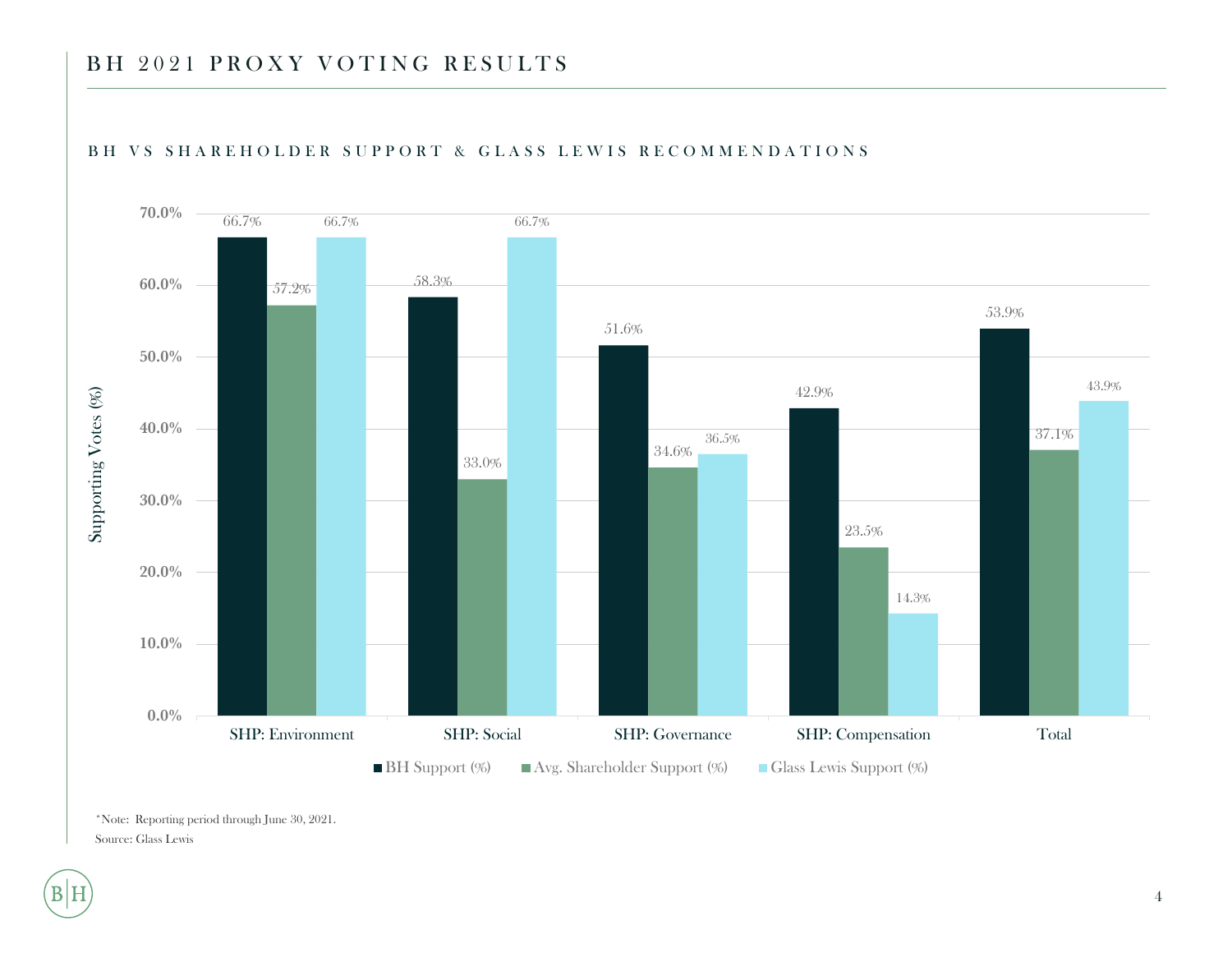## BH GLOBAL ESG VALUE - ESG METRICS

As part of our ESG integration and risk-review processes, Barrow Hanley looks not only at the ESG characteristics and risk factors of individual equities but extends that focus to measuring ESG-related metrics at the portfolio level.

To best accomplish this and help drive standardization in the industry we have chosen to conform to the ESG metrics published by the Investment Consultants Sustainability Working Group (ICSWG), a collaboration between 19 firms formed in 2020 taking action to support and accelerate sustainable investment initiatives in the UK. The current ICSWG members are:

| Aon               | Buck                                        | Isio.                 | <b>Momentum</b>               | SEI                    |
|-------------------|---------------------------------------------|-----------------------|-------------------------------|------------------------|
|                   | Barnett Waddingham Cambridge Associates LCP |                       | <b>Punter Southall Aspire</b> | Willis Towers Watson   |
| <b>B</b> finance  | Cardano-                                    | Mercer                | Redington                     | <b>XPS</b> Investments |
| <b>Broadstone</b> | Hymans Robertson                            | MJ Hudson Allenbridge | River and Mercantile          |                        |

The ICSWG has identified 12 ESG metrics that they believe asset managers should report on at the portfolio level to provide consistent transparency to investors, clients and consultants. These 12 measures include:

- Absolute carbon emissions (and equivalents) Scope 1 & 2
- Carbon footprint (and equivalents) Scope 1 & 2
- Weighted average carbon intensity (and equivalents) Scope 1 & 2
- Exposure to companies active in the fossil fuel extraction sector
- Investments in companies with SBTi (Science Based Targets initiative) targets in place
- Climate-related engagements\*
- Violators of UN Global Compact (UNGC) principles\*
- **Board Gender diversity**
- Sufficient Board independence
- Insufficient Board independence
- CEO/Chair independence
- ESG ratings

In addition, Barrow Hanley reports on climate pathway alignment analysis for each strategy.

IH

5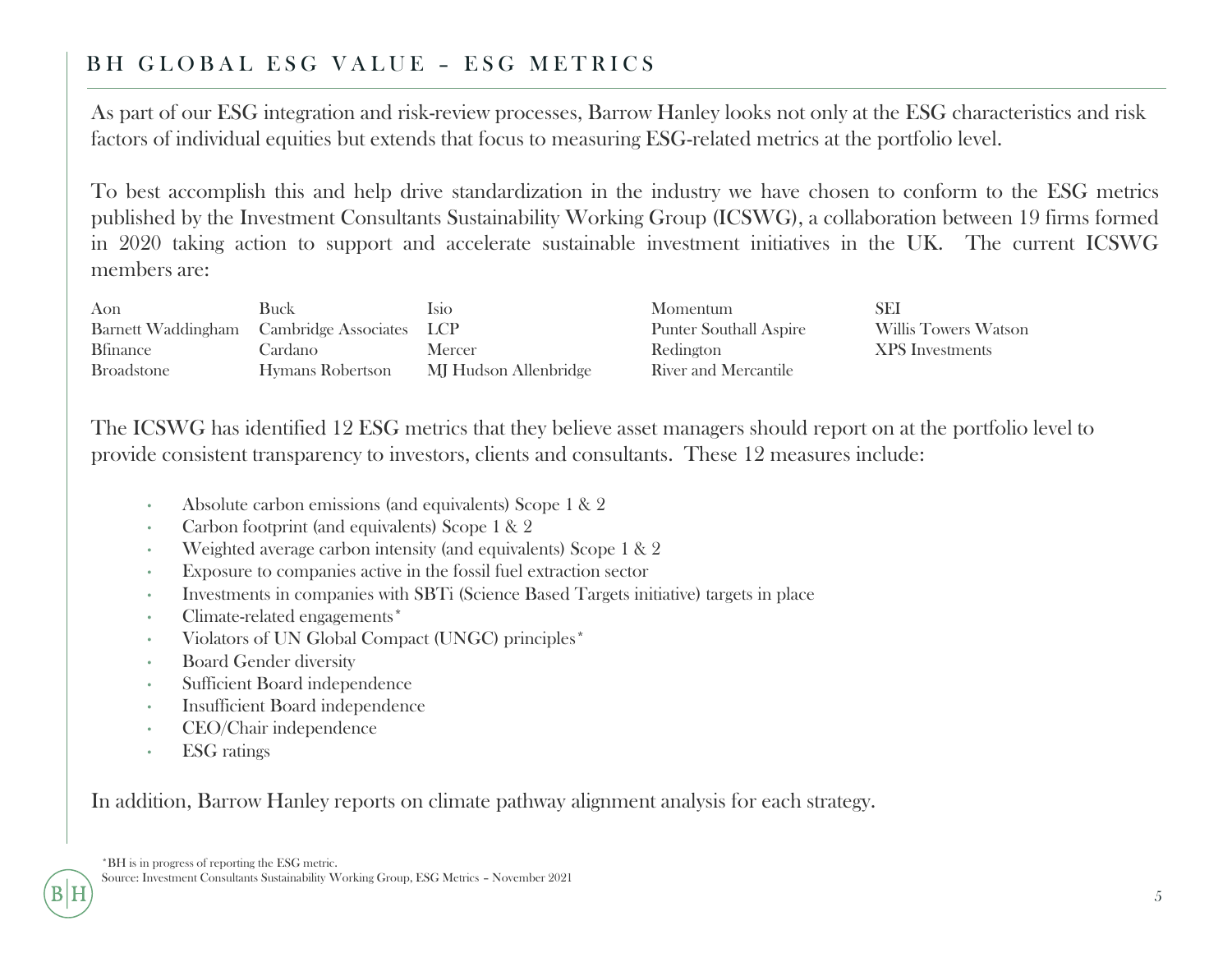## BARROW HANLEY 2021 STEWARDSHIP AND ENGAGEMENT WORK

| GOVERNANCE                   |                                          |  |
|------------------------------|------------------------------------------|--|
| ENVIRONMENTAL                | SOCIAL                                   |  |
| NATURAL RESOURCE USE         | ೭೬್ರ<br>HUMAN CAPITAL                    |  |
| နေနီန<br>CLIMATE CHANGE RISK | SUPPLY CHAIN MANAGEMENT<br>日页甲           |  |
| G H G                        | ACCESS AND AFFORDABILITY<br>$\mathbb{S}$ |  |

Below are examples of continued engagement activity:

### Phillips 66

- BH had requested a call with management to discuss a proposal, which management opposed, calling for the setting of carbon emission targets.
- BH informed management that they were going to support the proposal, given that it did not state a timeline or limits.
- Phillips 66 management had acknowledged that they were working on setting emissions targets but were not ready to release those and had secondary issues about liability exposure if they set targets and then missed them.
- Phillips 66 CEO requested the PM speak at the Board of Directors meeting, after several engagements with the management team in 2021.
- Phillips 66 accelerating the release of their carbon emission targets which they published in October, almost simultaneously with the presentation to the Board of Directors.

## Wells Fargo & Company

- During the past few years, substantial governance and social changes have taken place at Wells Fargo & Company which positions the company as an attractive ESG turnaround story.
- Their CEO successfully turned over the legacy board, operating committee, and senior management team, which should help the company re-establish a best in class, customer-centric culture.
- At Wells Fargo & Company, the improvement in controls, whose weakness led to bad behavior by its sales force, is a key aspect we track to assess when the company will be able to exit the asset growth cap.
- The company has materially de-risked the regulatory and compliance functions and repositioned the company for sustainable growth going forward.